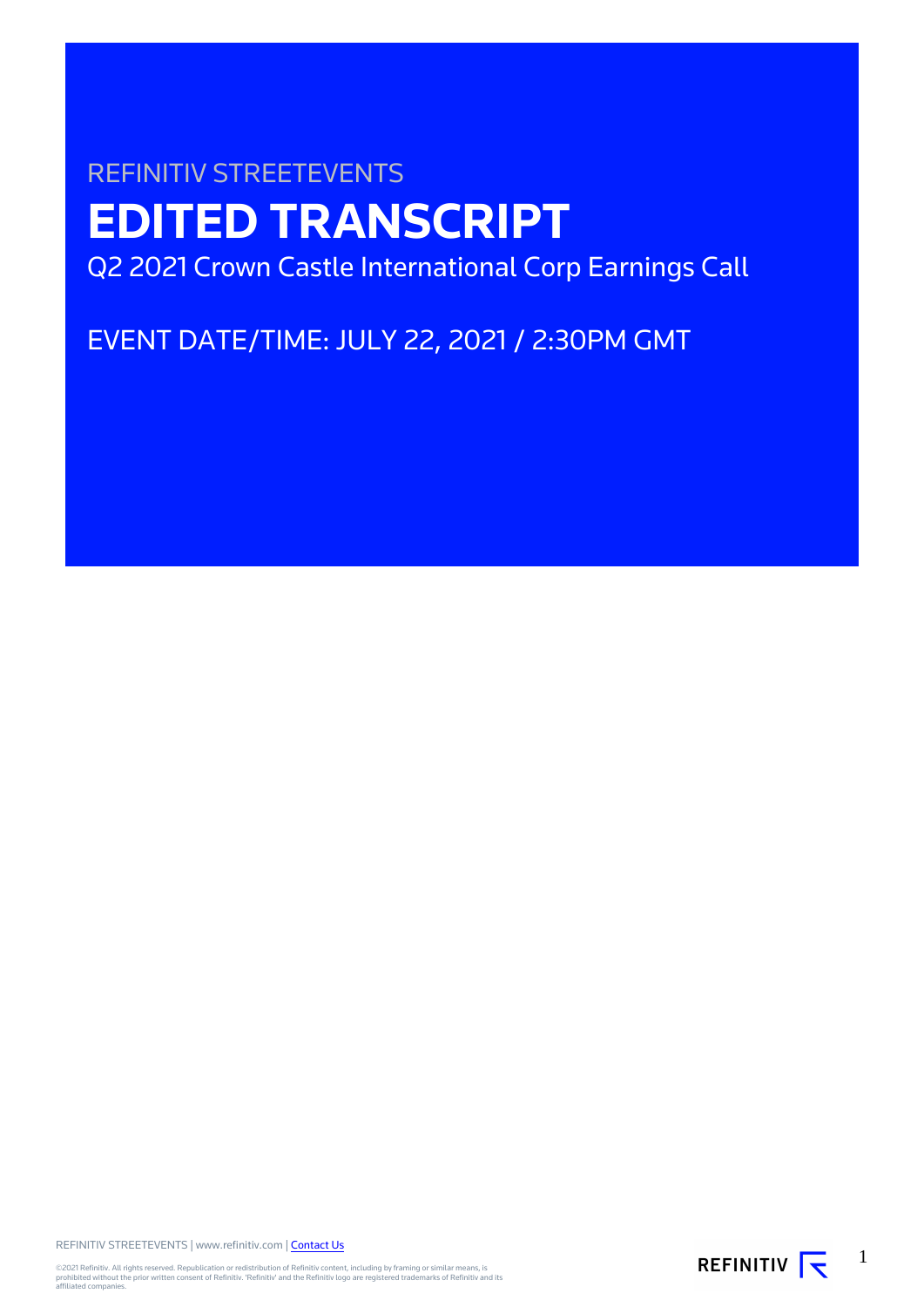#### **CORPORATE PARTICIPANTS**

**Benjamin Raymond Lowe** Crown Castle International Corp. (REIT) - VP of Corporate Finance & Treasurer **Daniel K. Schlanger** Crown Castle International Corp. (REIT) - Executive VP & CFO **Jay A. Brown** Crown Castle International Corp. (REIT) - President, CEO & Director

#### **CONFERENCE CALL PARTICIPANTS**

**Batya Levi** UBS Investment Bank, Research Division - Executive Director and Research Analyst **David William Barden** BofA Securities, Research Division - MD **Jeffrey Thomas Kvaal** Wolfe Research, LLC - Research Analyst **Jonathan Atkin** RBC Capital Markets, Research Division - MD & Senior Analyst **Matthew Niknam** Deutsche Bank AG, Research Division - Director **Michael Elias** Cowen and Company, LLC, Research Division - Research Associate **Michael Ian Rollins** Citigroup Inc., Research Division - MD & U.S. Telecoms Analyst **Philip A. Cusick** JPMorgan Chase & Co, Research Division - MD and Senior Analyst **Richard Hamilton Prentiss** Raymond James & Associates, Inc., Research Division - Head of Telecommunication Services Equity Research & Research Analyst **Simon William Flannery** Morgan Stanley, Research Division - MD

#### **PRESENTATION**

#### **Operator**

Good day, and welcome to the Crown Castle Q2 2021 Earnings Conference Call. Today's call is being recorded. And now at this time, I'd like to turn the conference over to Mr. Ben Lowe, Vice President of Corporate Finance. Please go ahead, sir.

#### **Benjamin Raymond Lowe Crown Castle International Corp. (REIT) - VP of Corporate Finance & Treasurer**

Great. Thank you, Cody, and good morning, everyone. Thank you for joining us today as we discuss our second quarter 2021 results. With me on the call this morning are Jay Brown, Crown Castle's Chief Executive Officer; and Dan Schlanger, Crown Castle's Chief Financial Officer.

Today, the discussion, we have posted supplemental materials in the Investors section of our website at crowncastle.com that we will - that will be referenced throughout the call this morning.

This conference call will contain forward-looking statements, which are subject to certain risks, uncertainties and assumptions, and the actual results may vary materially from those expected. Information about potential factors which could affect our results is available in the press release and the Risk Factors section of the company's SEC filings. Our statements are made as of today, July 22, 2021, and we assume no obligation to update any forward-looking statements.

In addition, today's call includes discussions of certain non-GAAP financial measures. Tables reconciling these non-GAAP financial measures are available in the supplemental information package in the Investors section of the company's website at crowncastle.com.

Before I turn the call over to Jay, I want to mention that we will take as many questions as possible following our prepared remarks, but we plan to limit the call to 60 minutes this morning. So with that, let me turn the call over to Jay.

#### **Jay A. Brown Crown Castle International Corp. (REIT) - President, CEO & Director**

Thanks, Ben, and thank you, everyone, for joining us on the call this morning. As you saw from our second quarter results and increased full year outlook, we continue to generate significant growth in cash flows and dividends from the deployment of 5G in the U.S. We are experiencing the highest level of tower activity in our history, resulting in a year of outsized growth as we now anticipate 12% growth in AFFO per share for full year 2021, meaningfully above our long-term annual target of 7% to 8%.

Our current 7% to 8% growth target was established in 2017 when we expanded our fiber and small cell strategy through the completion of our largest acquisition. This 7% to 8% growth target was an increase of 100 basis points from our prior target since we expected a diverse portfolio to increase our ability to consistently drive long-term growth. Since that time, the strategy has worked better than expected as we have grown our dividend per share at a compounded annual growth rate of 9%, with some years being driven by outsized

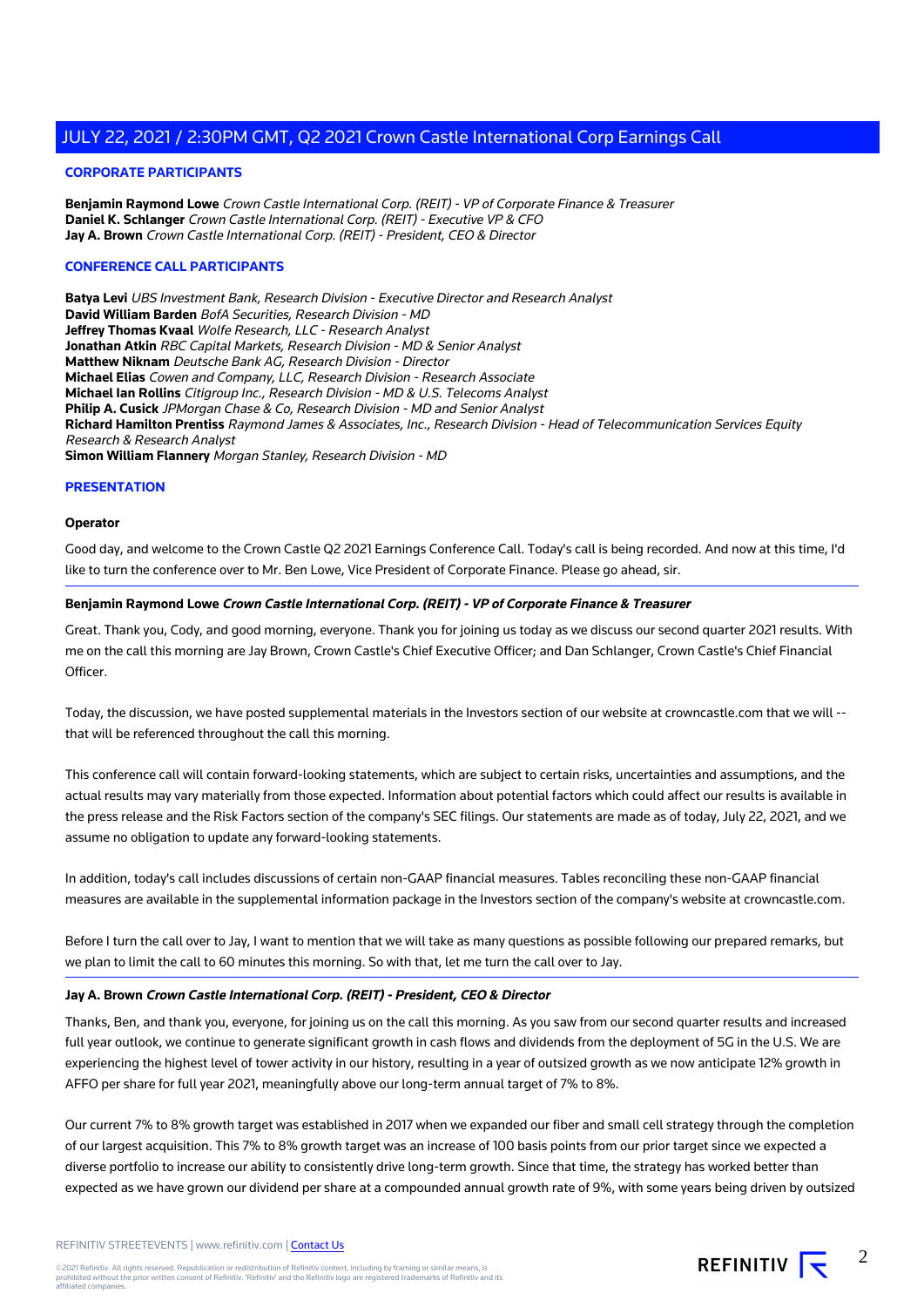growth in our fiber and small cell business like last year, and other years like this one being driven by higher growth in our tower business.

This record level of activity is tied to the existing wireless carriers increasing their spend to add more equipment to tower sites and DISH starting to build a new nationwide 5G network from scratch. We expect this elevated level of activity to continue beyond this year and support future growth on our towers.

While driving strong growth in our tower business this year, the initial focus by our customers on towers has also led to some delays in our small cell deployment, shifting the timing of when we expect to complete the nearly 30,000 small cells contractually committed in our backlog. When combined with zoning and permitting challenges as well as the previously disclosed Sprint cancellation, we now expect to deploy approximately 5,000 small cells in each of this year and next year with the remaining nearly \$20,000 from our current backlog completed beyond 2022.

This delay has not impacted our view of long-term attractiveness of small cells since the fundamental need for small cells continues and the unit economics remain in line with our expectation. With more than 50,000 small cells on air, we have already seen how important small cells are as a key tool used by the carriers to add network capacity by reusing their spectrum over shorter and shorter distances. We believe small cells will be an even more important tool going forward as the nature of wireless networks requires continued cell site densification to meet the increasing demand for data, especially as 5G networks are deployed.

As a result, we believe these timing factors will not alter our long-term returns on our investments or our ability to deliver on our growth objectives. Dan is going to discuss our second quarter results and our expectations for the balance of 2021 in a bit more detail, so I want to focus my comments this morning on our strategy to deliver the highest risk-adjusted returns for our shareholders.

One of the core principles of our strategy is to focus on the U.S. market because we believe it is the best market for communications infrastructure ownership, with the most attractive growth profile and the lowest risk. With that view in mind, we've invested nearly \$40 billion in shared infrastructure assets that we believe are mission-critical for today's wireless networks and sit in front of what is expected to be a massive decade-long investment by our customers to deploy 5G in the U.S.

As you can see on Slide 4, our tower and fiber investments are at 2 different stages of development and maturity. Our tower investment began more than 20 years ago at an approximately 3% yield, when we built and acquired assets that we could share across multiple customers. By providing a lower cost to each customer, we have leased up those assets over the years and generated compelling returns for our shareholders.

As we have proven out the value proposition for our customers over time, our tower assets now generate a yield on invested capital of 11% with meaningful capacity to support additional growth. As we realize the wireless network architecture would need to evolve with 4G, requiring a network of cell sites that would be much denser and closer to end users, we expanded our shared infrastructure offering beyond towers, establishing the industry-leading small cell business in the U.S. It's encouraging that the business is already generating a current yield on invested capital of more than 7%, given the relative immaturity of these investments.

To provide additional visibility into how our investments are progressing, we've updated our analysis of the cohort of 5 markets we introduced a year ago. Looking at a collective view of how these 5 markets have performed over the last year on Slide 5, growth from both small cells and fiber solutions has contributed to an incremental yield of 7% on the approximately \$200 million of incremental net capital investment. Adjusted for the timing impacts associated with the large in-process small cell project, where capital investment has occurred in advance of the corresponding revenue and cash flows, the incremental yield is approximately 8%. This incremental yield resulted in a modest decline in the combined cash yield from 9.2% a year ago to 9% currently. This is in line with our expectations as we have invested in new small cells at a 6% to 7% initial yield that we expect to grow over time as we lease up those assets to additional customers.

During the last year in these markets, we have added more than 500 route miles of new high-capacity fiber to support the deployment of approximately 2,000 small cells. Importantly, approximately 40% of the small cells deployed were co-located on existing fiber with the

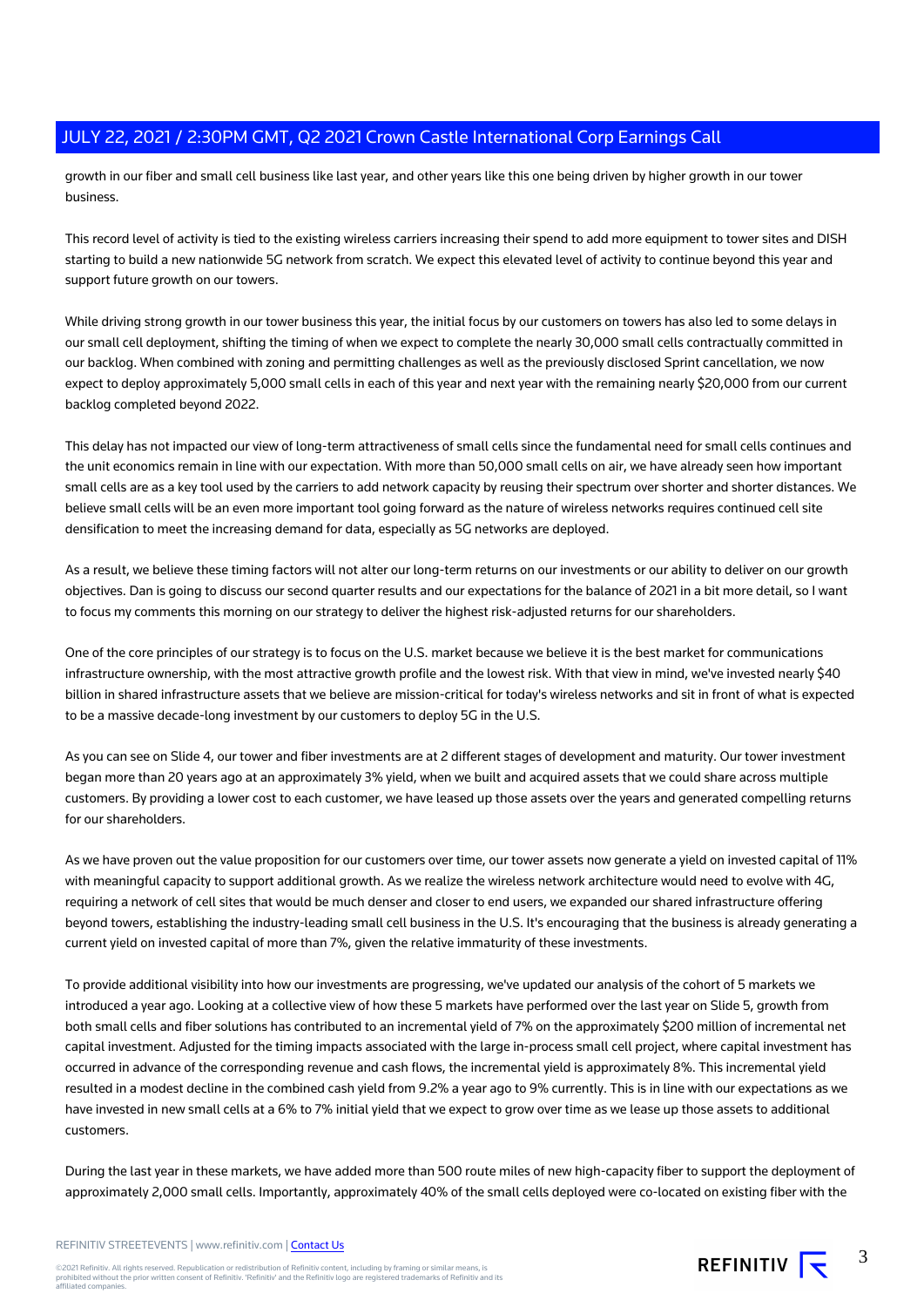balance representing new anchor builds in attractive areas of these markets where we expect to capture future small cell and fiber solutions demand.

We believe each of the markets shown on Slide 6 provides a helpful representation of how our overall strategy is performing over time, given how different these markets are when it comes to the average life of the investment, the density of small cell nodes per mile of fiber and the degree of contribution from both small cells and fiber solutions.

Generally speaking, we would expect markets that have a longer average investment life to have higher returns than those with less mature assets. This is true because we have more time to add customers to existing assets, which is consistent with our historical experience with towers, where we have, on average, added about 1 tenant -- 1 new tenant every 10 years.

Similar to our experience with the movements in yield and tower investments over time, as we showed back on Page 4, sometimes the steady climb of yields on legacy investment is less obvious as we invest in less mature assets that bring down the overall market yield. This is certainly true of some of the cohort. Very much related to the average life of the investment is the density of small cells per route mile of fiber since, as in the tower business, the co-location of additional nodes on existing fiber is what drives the yields up over time. Consequently, we typically see a higher percentage of nodes co-located on existing fiber as the density of nodes increases.

On the third characteristic, we believe the markets with both small cells and fiber solutions will ultimately have higher yields than those with only 1 of the 2 revenue streams.

With this setup as a backdrop, I want to share a few observations that I think are important to highlight as we assess this data set on Page 6.

Looking across the markets, you can see the longer average investment lives tend to correspond to higher yield. Denver has the least mature capital base and the lowest market yield, while Orlando has one of the most mature capital bases and the highest yields. In addition, the higher density of nodes per mile, which is generally correlated with the longer investment life and higher percentage of co-located nodes generates higher market yield. The financial benefit associated with co-locating nodes is apparent when looking at the incremental yield in Los Angeles and Phoenix.

In the last year, about half of the small cells deployed across those 2 markets were co-located on existing fiber, resulting in a strong incremental yield. Meanwhile, Denver does not fit neatly into this framework, featuring the highest node density but the lowest yield. Part of the explanation is that Denver is a market where we spent more than we originally budgeted on our initial build activity, which weighed down the starting yield.

Importantly, during the last 12 months, we achieved strong yields on incremental invested capital in Denver, increasing the market yield by 70 basis points. This is consistent with our experience more broadly in the small cell business as co-located nodes on existing fiber come at high incremental yields, driving attractive returns over time. And finally, looking at the financial benefit of having both small cells and fiber solutions leveraging the same asset base, you can see the markets with a meaningful contribution from both offerings are generally performing better. The best example to point to here is Philadelphia, where despite having a less mature capital base and lower node density than Phoenix, it is generating a similar yield on invested capital of nearly 10% due primarily to the higher contribution from fiber solutions.

Our experience in Philadelphia also highlights another important point when assessing the performance of a portfolio of assets. Similar to what we've seen throughout our long history of towers, when you zoom in on a particular set of assets and focus on a short time period, the picture may not always be perfect. Over the last year, the market yield in Philadelphia has contracted by 60 basis points due to a combination of a lack of small cell activity as this was not a priority market for our customers and more muted growth from fiber solutions.

Despite this, Philadelphia is still generating a very attractive yield on invested capital, and we believe our dense fiber footprint in this top market is positioned well to capture future small cell and fiber solutions growth.

REFINITIV STREETEVENTS | www.refinitiv.com | [Contact Us](https://www.refinitiv.com/en/contact-us)

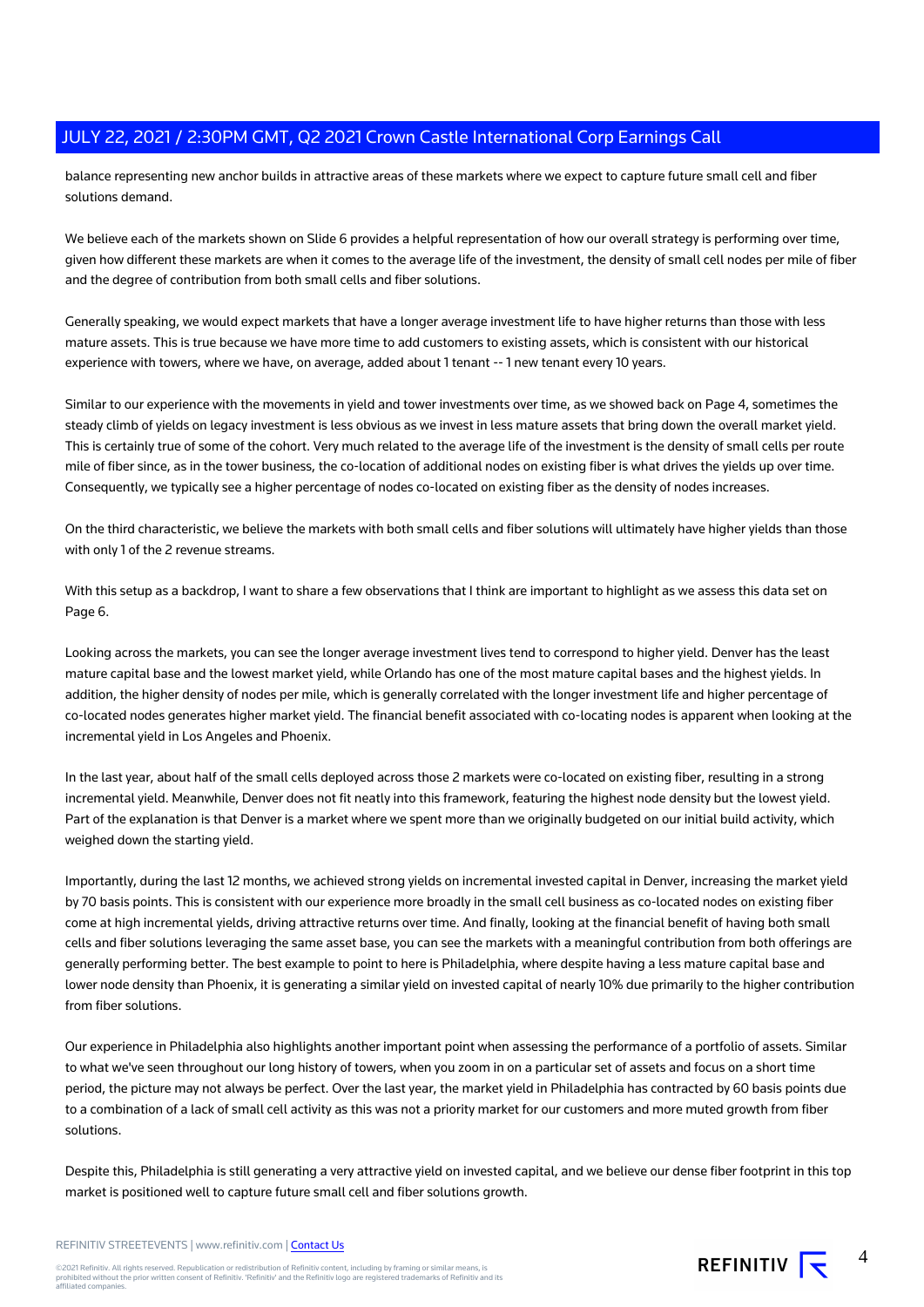In summary, the combined performance of this cohort of market provides another point of validation for our strategy, with small cells and fiber solutions growth contributing to attractive incremental yields while we continue to make discretionary investments in new assets that will expand the long-term growth opportunity.

Turning back now to our overall strategy. As has been obvious to all of us over the last 18 months, connectivity is vital to our economy and how we live and interact with one another. Our strategy is to provide profitable solutions to connect communities and people to each other. Our business is also inherently sustainable. Our shared infrastructure solutions limit the proliferation of infrastructure and minimize the use of natural resources. Our solutions help address societal challenges like the digital divide in underserved communities by advancing access to education and technology.

As you've seen in our last 2 sustainability reports, we've enhanced our focus on ESG, which we believe will drive increased revenue opportunities from things like smart cities and broadband for all and lower operating costs in areas like tower lighting, electric vehicles and interest savings, which Dan will discuss in just a minute.

Importantly, none of this is possible without a team at Crown Castle that embraces diversity and inclusion, ensuring that our employees and our business partners are empowered to help us serve our customers, connect our communities and build the future of communications infrastructure in the U.S.

So to wrap up, we expect to deliver outsized AFFO per share growth of 12% this year as we capitalize on the highest tower activity levels in our history with our customers deploying 5G at scale.

We expect this elevated level of tower activity to continue beyond this year. Our diversified strategy of towers and small cells has driven higher growth than expected as we have grown our dividend at a compounded annual growth rate of 9% since we expanded our strategy in 2017. And looking forward, I believe our strategy to offer a combination of towers, small cells and fiber solutions, which are all critical components needed to develop 5G will extend our opportunity to deliver dividend per share growth of 7% to 8% per year. And when I consider the durability of the underlying demand trends we see in the U.S. that provides significant visibility into the future growth for our business, I believe Crown Castle stands out as a unique investment that we believe will generate compelling returns over time.

And with that, I'll turn the call over to Dan.

#### **Daniel K. Schlanger Crown Castle International Corp. (REIT) - Executive VP & CFO**

Thanks, Jay, and good morning, everyone. As Jay mentioned, 2021 is shaping up to be a great year of growth for Crown Castle as our customers deploy 5G nationwide. The elevated tower activity drove strong second quarter financial results and another increase to our full year outlook, which now includes an expected 12% growth in AFFO per share.

Turning to second quarter results on Slide 7. Site rental revenue increased 8%, including 5.3% growth in organic contribution to site rental revenue. This growth included 8.6% growth from new leasing activity and contracted escalators net of 3.3% from nonrenewal. The higher activity levels also drove a \$40 million increase in contribution from services when compared to second quarter 2020, leading to 15% growth in adjusted EBITDA and 18% growth in AFFO per share.

Turning to Slide 8. With the strong second quarter and continued momentum, we have again increased our full year outlook, highlighted by a \$30 million increase to adjusted EBITDA and a \$20 million increase to AFFO. The higher activity in towers drove the majority of these changes to our outlook including an additional \$15 million in straight-line revenue, a \$45 million increase to the expected contribution from services and \$15 million of additional labor costs.

The lower expected volume of small cells deployed this year that Jay discussed earlier results in a \$10 million reduction in organic contribution to site rental revenue, which translates to a 20 basis point reduction in the expected full year growth in consolidated organic contribution to site rental revenue to 5.7%. Our expectations for the contribution to full year growth from towers and fiber solutions remains unchanged at approximately 6% for towers and 3% for fiber solutions, with small cell growth now expected to be approximately

©2021 Refinitiv. All rights reserved. Republication or redistribution of Refinitiv content, including by framing or similar means, is<br>prohibited without the prior written consent of Refinitiv. 'Refinitiv' and the Refinitiv affiliated companies.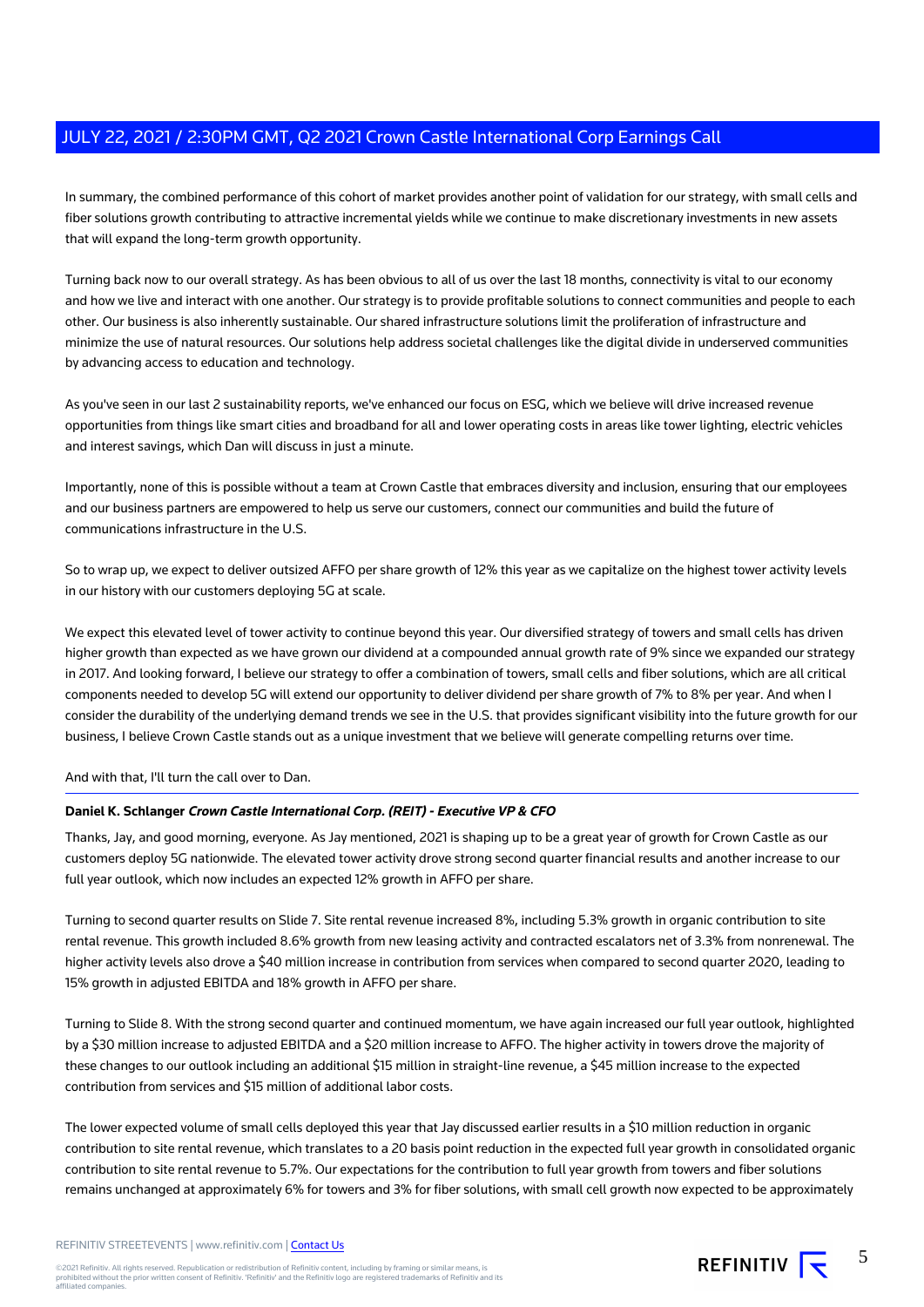10% compared to our previous outlook of approximately 13% growth.

Moving to investment activities. During the second quarter, capital expenditures totaled \$308 million, including \$19 million of sustaining expenditures, \$60 million of discretionary capital expenditures for our tower segment and \$223 million of discretionary capital expenditures for our fiber segment. Our full year expectation for capital expenditures has reduced to \$1.3 billion from our prior expectation of \$1.5 billion, primarily attributed to the reduction in small cells we expect to deploy this year.

Turning to our balance sheet. We exited the second quarter with a net debt-to-EBITDA ratio of approximately 5x, which is in line with our target leverage. Consistent with our overall focus on delivering the highest risk-adjusted return for shareholders, we have methodically reduced risk across our balance sheet over the last 5 years by reducing our exposure to variable rate debt in extending the maturity profile of our borrowings to better align the duration of our assets and liabilities. Specifically, since our first investment-grade bond offering in early 2016, we have increased the weighted average maturity from just over 5 years to nearly 10 years, increased our mix of fixed rate debt from just under 70% to more than 90% and reduced our weighted average borrowing rate from 3.8% to 3.2%.

Consistent with that focus, we issued \$750 million of 10-year senior unsecured notes in June at 2.5% to refinance outstanding notes maturing in 2022 and to repay outstanding borrowings on our commercial paper program. Additionally, in June, we amended our existing credit facility, extending the maturity date to June 2026 and incorporating sustainability targets that resulted in lower interest rates in the facility as we achieve specified sustainability metrics over the next 5 years. We believe this was the first time sustainability targets had been incorporated in a credit facility for tower company.

Adding quantifiable sustainability metrics to our inherently sustainable business model that Jay outlined earlier highlights our commitment to delivering value to all our stakeholders.

Stepping back and to wrap things up, we are excited about the record levels of tower activity as our customers deploy 5G at scale. We are capitalizing on those positive fundamentals and expect to deliver a great year of growth with AFFO now expected to grow 12% for the full year 2021, meaningfully above our long-term annual target of 7% to 8%. Our diverse portfolio of assets and customer solutions has performed better than expected since we meaningfully augmented our fiber footprint with a large acquisition in 2017 as we have grown our dividend per share at a compound annual growth rate of 9% over that time.

Importantly, in some years like last year, our fiber and small cell business has driven that outperformance, while in other years like this one, our tower business is the driver. We continue to invest in new assets that we believe will allow us to grow our dividend per share at 7% to 8% per year going forward. This growth provides a very attractive total return opportunity when combined with our current approximately 3% dividend yield, and we believe our investments in new assets will extend this opportunity into the future.

With that, Cody, I'd like to open the call to questions.

## **QUESTIONS AND ANSWERS**

#### **Operator**

(Operator Instructions) And we'll take our first question from Michael Rollins from Citi.

#### **Michael Ian Rollins Citigroup Inc., Research Division - MD & U.S. Telecoms Analyst**

Curious if you could just unpack a bit more in terms of the change in the small cell target for 2021 and 2022 in terms of weighing the impact that the customer decisions had relative to the zoning impact and some of the issues you're experiencing just on that time line to get small cells constructed.

And then just a follow-up question. Curious, in the supplemental deck, there were some additional straight line that was highlighted into the quarter, and there is an extension or an increase in duration of average lease length for the non-big 3 national carriers. I'm just curious if you could unpack the activity that you're seeing just outside of what you've experienced from the big 3 national carriers in the context of what was in the deck and how that may come through in the future.

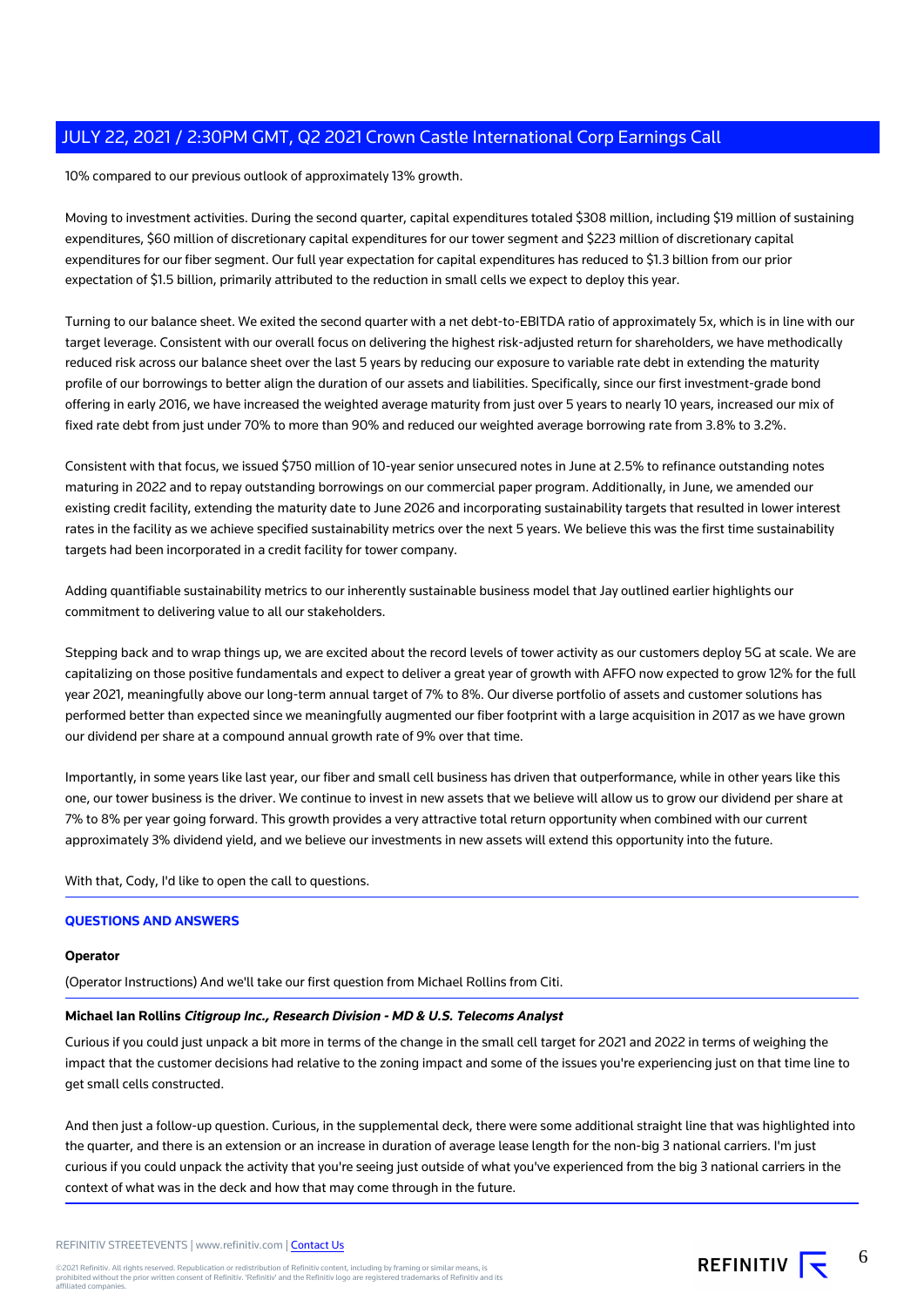## **Jay A. Brown Crown Castle International Corp. (REIT) - President, CEO & Director**

Mike, I'll take the first question and then Dan can address the second one. As we highlighted, there's 3 primary components of our decision to push out some of this activity beyond 2022. There's the customer prioritization, which we highlighted, the Sprint cancellation and then also the zoning and permitting challenges.

Breaking that out by years, I would put the customer prioritization and some of the zoning and planning challenges as hitting us in 2021. And then the Sprint cancellation in '22 is the biggest impact there, along with some of the timing of the new nodes and those going out in years beyond 2022.

Big picture, if I go back up to kind of what drives that and why are we seeing it, I would go back to past experiences as we've gone through technology cycles and upgrades, the network went from 2G to 3G, 3 to 4. And now we're in the middle of this move from 4G to 5G. And the carriers go through a process of really prioritizing the sites that they're already on and upgrading those sites with the new technology and in this case, it's a combination of new technology and upgrading those sites with the new spectrum bands that they've acquired.

And so what we've seen in these early stages of 5G is a real focus on getting those new spectrum bands out on macro sites. So there's been a reprioritization of the capital spend here in calendar year 2021 of moving towards getting those macros upgraded for 5G and be prioritizing in the near term some of those small cells. So we think it's just timing, as I mentioned earlier, that they're just pushing out to the right.

And obviously, when you look at our results and our outlook, we're seeing the push on that is going towards towers. So meaningful uplift on the services side and the tower activity and a level of elevated activity we really, frankly, on the macro tower side, have never seen in our company's history. And we think that's going to continue into 2022 as the carriers over allocate towards macro sites not only this year, but then next year. And then we think it probably comes back to a more balanced activity level as we get into 2023.

## **Daniel K. Schlanger Crown Castle International Corp. (REIT) - Executive VP & CFO**

Yes. Mike, I'll hit your second question around the straight line increases and extension. As we've discussed before, those straight line increases happened a couple of ways. On the first-time install, you can see it where we get a 10-year contract, and that includes some straight-line impact but -- or on an amendment where we go and add additional equipment on existing sites. We actually extend the term of the contracts or the leases at that point. We get additional straight line for both of those things.

So what I would say is the increase in activity that Jay just talked about across both first-time installs and across the new amendment is causing a lot more activity and then more straight line to hit our numbers this year. And some of that is also having the impact you're talking about of extending the contracts both within the large 3 national carriers, but also outside of that as other companies are increasing their activity, especially like we've talked about with DISH starting to deploy nationwide 5G network going forward. So all of those things will add into both straight line and the extension of the contract life over time.

#### **Operator**

We'll now take our next question from Simon Flannery from Morgan Stanley.

#### **Simon William Flannery Morgan Stanley, Research Division - MD**

Great. Great to hear the commentary on the macro business and the historical rate of activity. Could you just be a little bit clearer about what you mean by activity? Where are we today? Obviously, the services business is extremely strong. But what are you seeing in terms of signed leases? And when do you expect that these commencements to impact your numbers? And in particular, is there anything materially in your numbers this year for DISH?

#### **Jay A. Brown Crown Castle International Corp. (REIT) - President, CEO & Director**

Yes, Simon, thanks for the question. When we talk about activity, we're speaking specifically about applications for our towers. So in some cases, those applications are related to going on towers they're not previously on, then in some cases, those applications would be for amendments on sites that they're already co-located on. So we mean it collectively in terms of total applications.

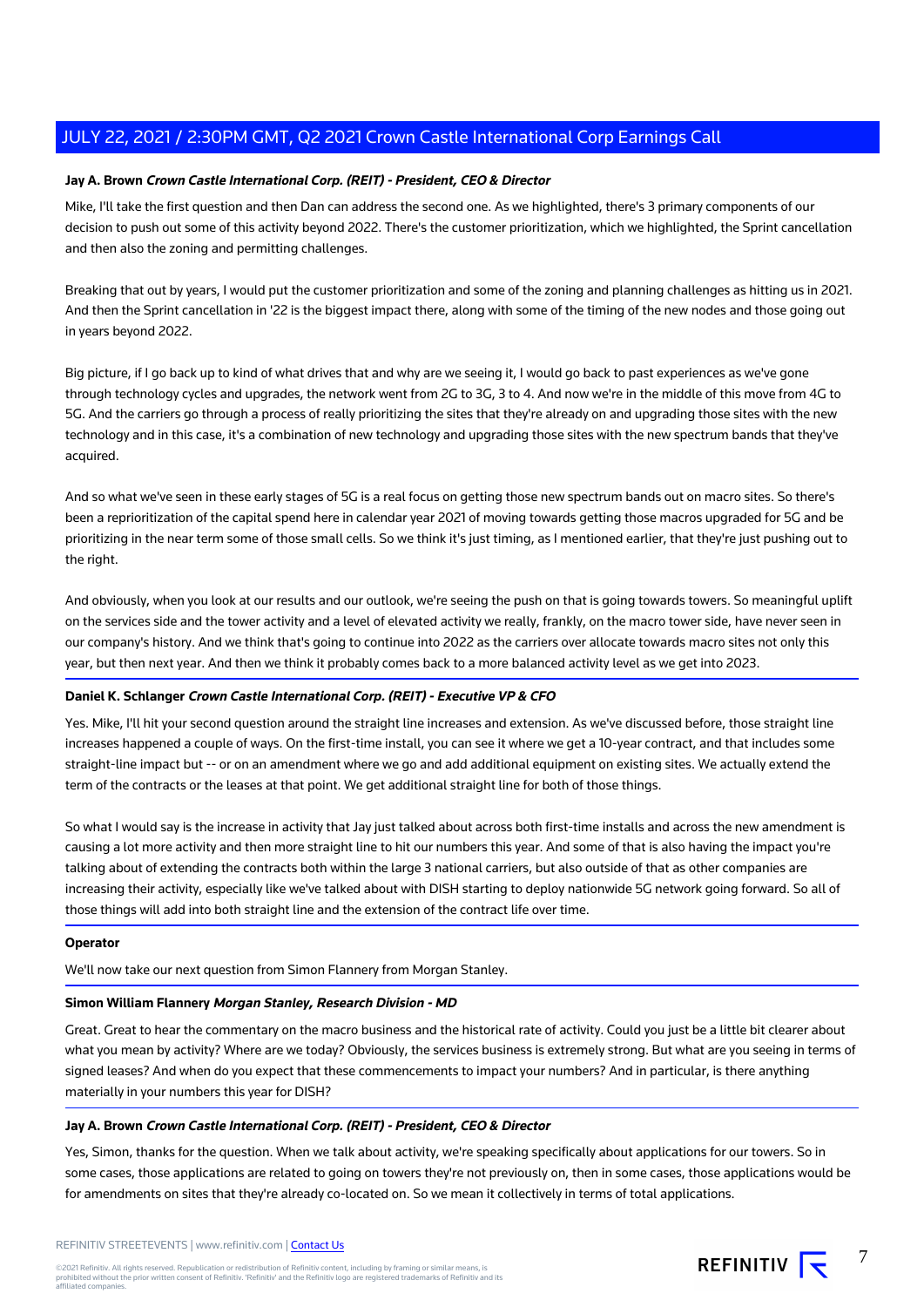I don't want to get specifically into which carriers we're getting the benefit from, but we're seeing it across the board on the tower side. Obviously, from the 4 carriers that everybody thinks about as well as the carriers that Dan was referencing that are outside of the large nationwide carriers, we're seeing activity increase there. And 2021 represents a pretty meaningful step-up from anything that we saw in the years prior to 2021. And as I mentioned before, we think that activity is going to continue into 2022 and will be reflected in our results.

Obviously, big picture, as I spoke to the longer term, this diversification, I think, has really helped us. Last year, as we went into 2020, we saw an allocation away from towers and towards small cells. And small cells and towers really helped us as we looked at our growth rate last year. And this year, moving the other direction and an allocation more towards towers and one that we think continues into '22 as the carriers focus on upgrading their macro sites.

And I think -- and maybe this is kind of at the heart of your question around the activity. The carriers, it's very common for them in the -through past technological upgrade cycles, and we think this will be true in 5G, they'll go back to the sites that they're already on and upgrade those sites for the new technology. That will drive activity. And then as they move towards densification activities, then we'll see more of that focused on small cells and then also some on the macro sites as they go on towers that they're not on currently. But we're in the cycle of the long cycle of upgrading to 5G, those early stages. They're focused on upgrading the sites that they're already on.

#### **Simon William Flannery Morgan Stanley, Research Division - MD**

Great. And just one follow-up on the CapEx point. I know you're not giving '22 guidance, but is it fair to think then given 5,000 this year, 5,000 next year, the discretionary CapEx should be similar to '21?

#### **Daniel K. Schlanger Crown Castle International Corp. (REIT) - Executive VP & CFO**

Yes. I mean I'm going to say yes to everything you just said there, Simon. We don't want to give into the guidance right now. We'll do that in 3 months. It's not that far from now, and we will get there. But yes, the CapEx does follow activity levels. So we'll follow that along and give more specific guidance in October.

#### **Operator**

We'll hear next from Matt Niknam with Deutsche Bank.

#### **Matthew Niknam Deutsche Bank AG, Research Division - Director**

First, just to go back on small cells. I'm just wondering, you highlighted 3 points in terms of what drove the lowered outlook for this year and next. I'm just wondering, is there a risk or are you starting to see more self-filled from the carriers taking a greater share of some of the newer small cells coming on there.

And then secondly, I hate to go to 2022. But just given the strength in services, you've increased the outlook for services the second time this year. Any initial thoughts you can share in terms of how tower site leasing growth could be trending into next year just as you're seeing momentum on the tower side pick up?

#### **Jay A. Brown Crown Castle International Corp. (REIT) - President, CEO & Director**

Yes, Matt. On your first question, I don't see it as a risk to small cells. One of the things that we have been a hallmark of the way we thought about capital investment has been a rigorous process where we consider how we invest capital. And that process that we go through analyzes where we think demand is going to be not in the near term, but over the long term for a particular asset. As we're investing in assets like on the small cell side, where we're putting assets in at an initial yield of 6% to 7%, we have to depend on and count on future lease-up of those assets over a long period of time.

And so we analyzed the opportunity to invest in those assets based on what do we believe the long-term prospects for lease-up against those assets will ultimately be. There are plenty of places around the U.S. where I think small cells will be built that our analysis will point to an answer that says that doesn't make sense for us to invest our capital there.

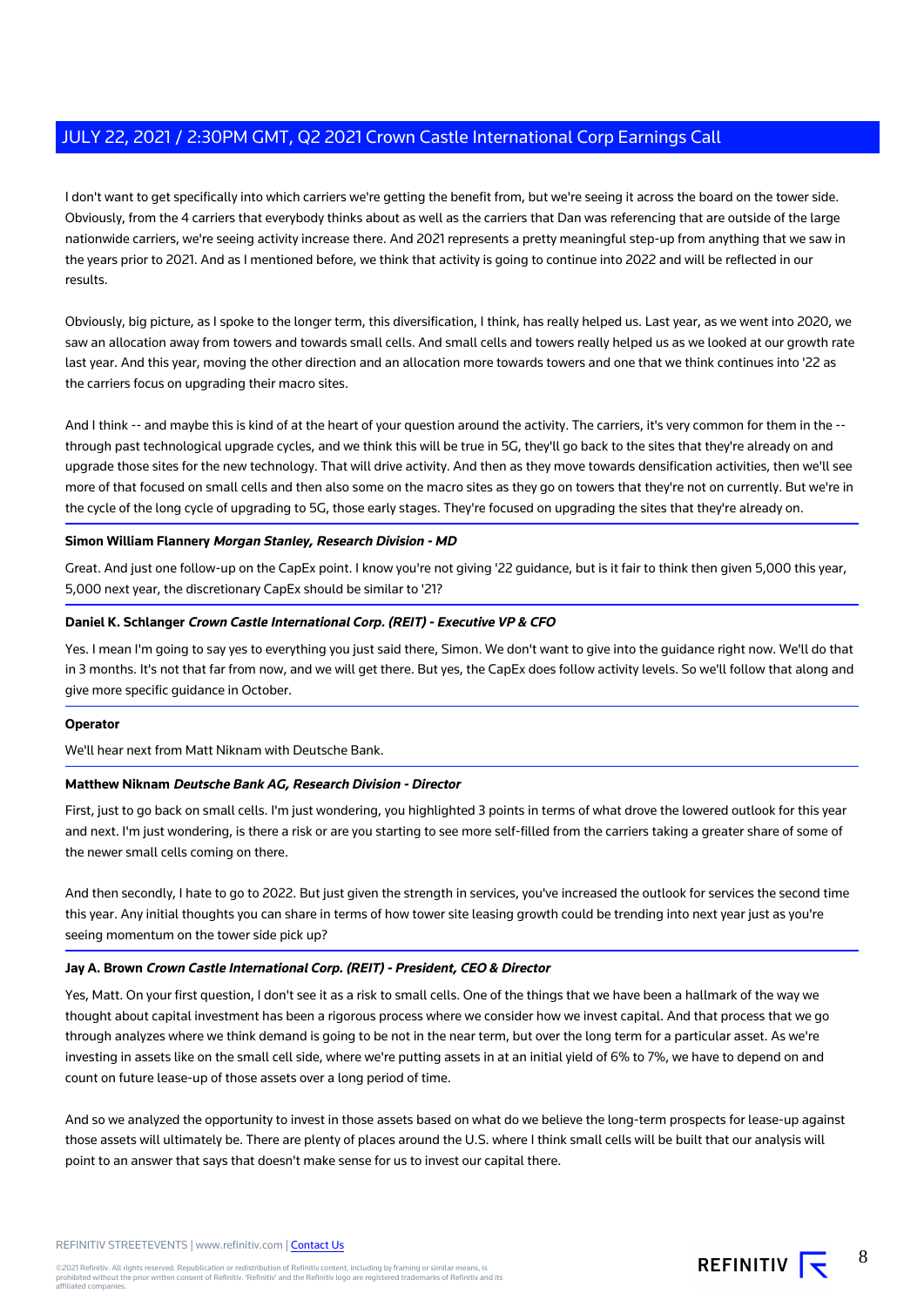We've tried to allocate our capital to the places that have the highest return and the lowest risk against that potential lease-up. And as we talk about the cohort and look at these markets, they have a lot of similar characteristics in terms of what's driving that co-location. And obviously, given the amount of co-location that we've seen, even in just those cohorts that we were talking about this morning, have a lot of data around what leads to that co-location. And so we're trying to make sure we allocate capital based on the lessons that we've learned thus far and where we think the future demand is going to be.

Now that's going to leave a lot of opportunities for somebody else to build small cells where based on our rigorous analysis, it's just not going to clear our return threshold. And so I believe the carriers will build some of that. They may find other third parties to help build some of that. I think, in general, we have talked about publicly and I saw a public research report a few weeks ago that pointed to about half of the overall demand for small cells, we've constructed or built that. And the other half has been split between other third parties and the wireless carrier.

I think as the market continues to grow, we're not so much focused on what is our percent share of the total market, but how are we doing in the particular markets where we're investing capital or have invested capital and are we seeing co-location that's going to drive long-term yield against those assets over the long term. So it doesn't concern me. In fact, I think it points to the reality that there's going to be a lot of need for these small cells and there are going to be certain locations where it just doesn't hit our return threshold, and therefore, we won't invest capital there.

On your second question around the 2022 guidance, I'm going to mostly beg off on that other than to make the point that we try to make in our prepared remarks. I think there are -- the large portion of our business is our tower business. We're at an elevated level of activity in calendar year 2021. We think that continues into 2022. And as we assess kind of our long-term target of growing the AFFO per share at 7% to 8%, we feel good about where that target is set. We feel like we'll be able to meet that as we go into 2022. And the specific numbers about where that is and where it lands, we'll get into that next quarter when we give you guidance for 2022.

#### **Operator**

We'll hear next from Phil Cusick with JPMorgan.

#### **Philip A. Cusick JPMorgan Chase & Co, Research Division - MD and Senior Analyst**

I'm sorry to harp on this. I'm surprised that with all the carrier discussion of macro through the year and the long path to small cells, that something happened in 2Q that was a surprise on carrier prioritization to move away from that. Was there a particular event that happened? And the slower small cell trends and what you've highlighted as the better return from markets that get both fiber and small cell revenue, are you more interested in selling fiber to enterprise in the next year?

#### **Jay A. Brown Crown Castle International Corp. (REIT) - President, CEO & Director**

Yes. Phil, I think on the first question, we're not surprised by the fact that the carriers would focus on the macro sites first in 5G. And obviously, they've done that in past cycles, as we mentioned. I think we were a bit surprised by how much -- how quickly it moved and how they reallocated as quickly as they did. So we got close to the final stages on a lot of these nodes, and there was a capital allocation decision on their part to invest in the equipment around macro sites over some of these small cells.

So again, I mean, we said it a couple of different ways, but we think it's just timing and doesn't have any impact on the long-term returns. So a little bit surprised, but I probably would have said the same answer last year if you asked me about the macro tower business, a little bit surprised about how allocated they went towards fiber and small cells.

And the movement in any given year in the moment, I guess, maybe could surprise us a little bit. But longer term, when I look at the underlying returns of the business and the unit economics and where the activity is, I think we're on track for what we overall would have expected.

With regards to -- are we looking for better returns in the fiber business, on the fiber solutions side, obviously, we're looking to grow all

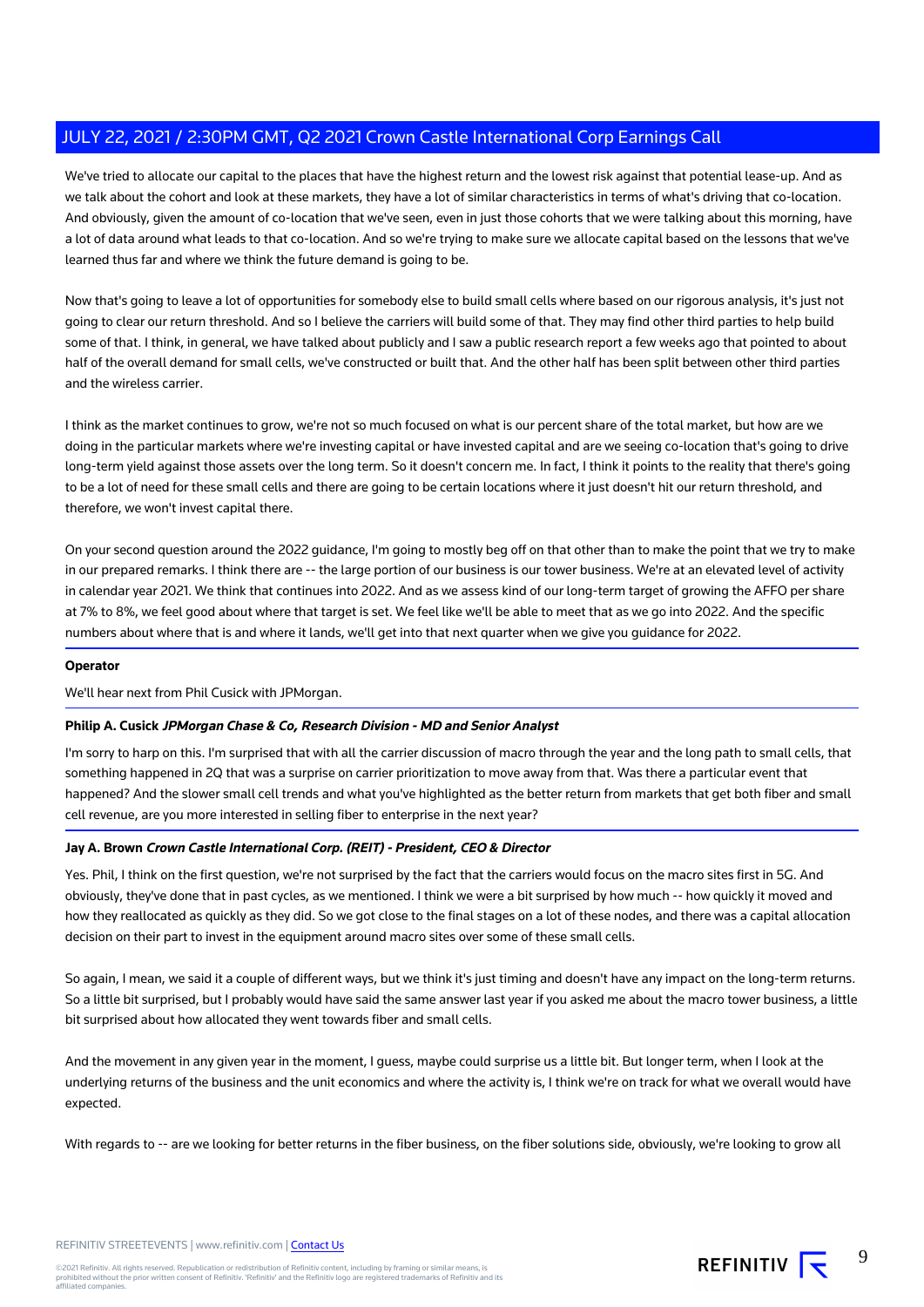the revenue streams. And so to the extent there's an opportunity there that materializes, we'll pursue it. And our sales team, I think, has done a good job coming out of the pandemic as the economy starts to open back up, we've seen good activity on that front, and they've done a really nice job as companies are starting to return to the office and seeing some opportunities there.

#### **Philip A. Cusick JPMorgan Chase & Co, Research Division - MD and Senior Analyst**

Okay. Just a follow-up there. I mean so you talked about 10,000 this year, you've got a big backlog. How solid is that backlog in terms of timing and size? Is this sort of a goal over a multiyear period?

#### **Jay A. Brown Crown Castle International Corp. (REIT) - President, CEO & Director**

Yes. The backlog is contractually committed. So if we show it to you, those are not nodes that we're talking about or having conversations -- just solely conversations with the carriers. Those are at the point where they're signed contracts with the various wireless operators. The discussions that we have with carriers and the opportunity for nodes would be above and beyond that contracted backlog that we disclosed.

#### **Operator**

Your next from David Barden with Bank of America.

#### **David William Barden BofA Securities, Research Division - MD**

I just want to follow up on Phil's question there. So Jay, you've talked about small cell build, nodes build being kind of a 24- to 36-month project for new builds and add-ons. So if there's any reason to believe that the small cell business will accelerate in 2023, you would either have to know that or have to have visibility on that today in order to be preparing to kind of get that online in 2023. Could you kind of talk a little bit more specifically about the funnel and your conviction there about how this goes from 5,000 nodes a year back to the 10,000 or better?

And then I guess the second piece is on the services side. Obviously, there's huge level of activity. Could you talk about how you're staffing that from a manpower perspective. Is it in-house? Is it contractual? Is that where the \$15 million of higher employment expense is going? And is that going to stay with the company as long as this elevated service activity persist?

#### **Jay A. Brown Crown Castle International Corp. (REIT) - President, CEO & Director**

Sure. On your first question, yes, typically, our build cycle is about 24 to 36 months. And when you think about where is the world going, it's an interesting year on the small cell side because while we're talking about the contraction of how many nodes we're actually going to put on this year, we signed the largest commitment of new nodes in the company's history just a few months ago.

So when the carriers think about their deployment plans, they're not just thinking about them on a 12- or an 18-month cycle. They're thinking about it over a much longer-term basis. So the 15,000 nodes that we contracted to build just a few months ago, that's in the backlog, and we're working with the customers around identifying exactly where those locations are and where they're going to be.

And against that backdrop, I think we're still, as Dan and I both spoke to, the macro environment is very healthy today for macro towers, but the need for densification remains. And as we look at the 50,000 small cell nodes that we put in place, during 4G and see how those benefited the overall network, we think those dynamics are going to be at play in 5G, if not to a greater degree. And so the environment and where it goes, I mean, we'll give you guidance on '22 next quarter. And as we get into years beyond that, we'll give more guidance as we get to it. But I think the macro environment would suggest that the fundamental view that we had about the need for small cells, complementing the macro sites that provide coverage in the market, those tenets of our strategy are intact. And that haven't seen anything that dissuades us from that longer-term view of where capital allocation will go from the carriers, the way networks will be deployed and then where good returns will be achieved by balancing the capital investment that we have between both towers and small cells.

On your second question around staffing, yes, the majority of that cost is coming as we scale up for this elevated level of services. And

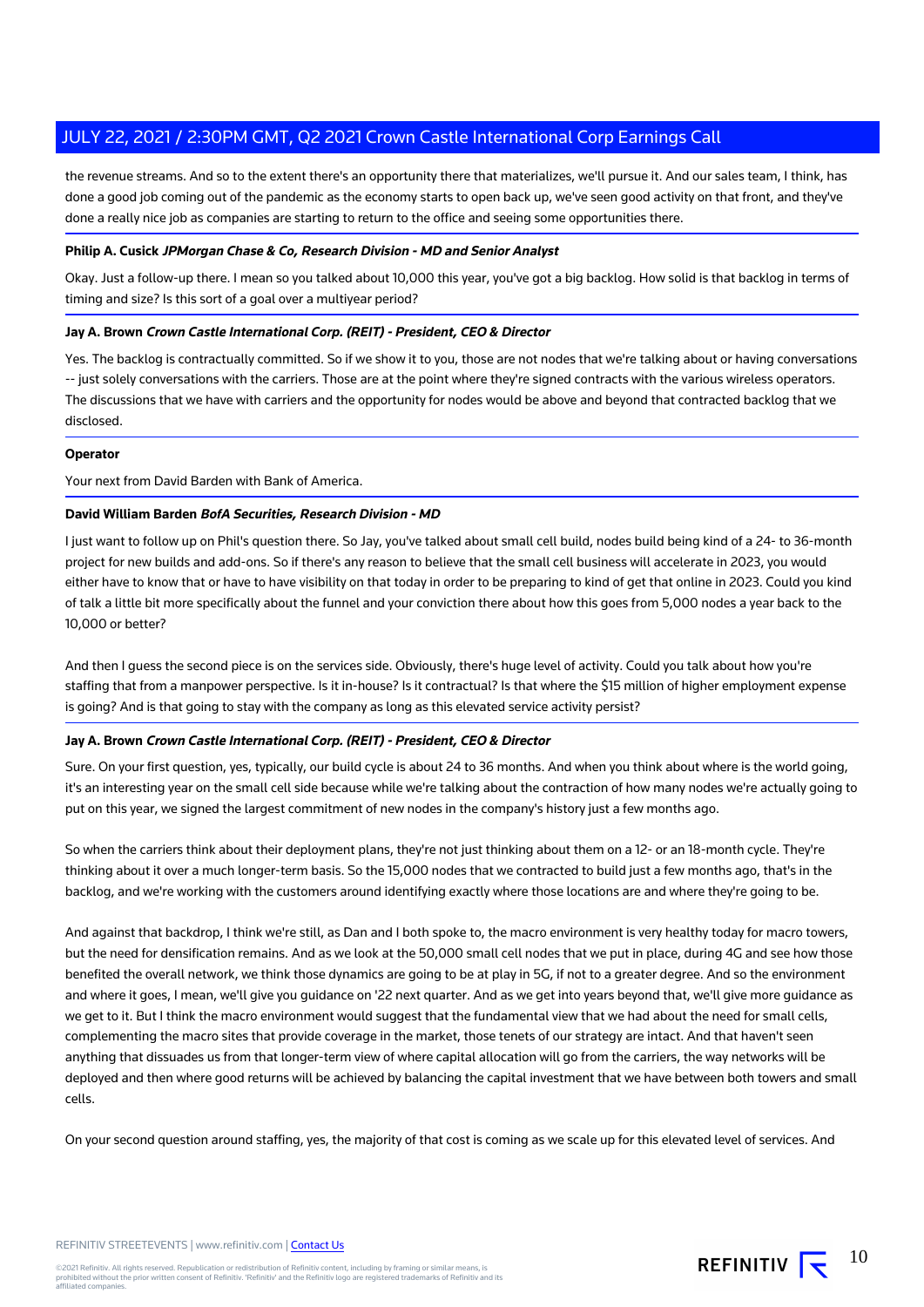much of that would be outsourced activity and costs in order to perform that work. There are components where we staff up internally. And then we need to scale that based on the level of activity. So if we were to see the revenues from the services business come down, then we bring back down the costs associated with it that are scaling up.

#### **Operator**

We'll take our next question from Jonathan Atkin from RBC Capital Markets.

#### **Jonathan Atkin RBC Capital Markets, Research Division - MD & Senior Analyst**

I'm interested with all the demand -- kind of the leasing demand on macro sites and small cells for that matter as well, but for macro for the time being. Is there any -- are there any kind of long poles in the tent when it comes to possible constraints on the ability to actually deploy the equipment, whether it's your own services division or other contractors that are used to deploy the gear? Does that have any implication on your thoughts on book-to-bill as we sort of look into the second half of the year and next year?

#### **Jay A. Brown Crown Castle International Corp. (REIT) - President, CEO & Director**

Jonathan, certainly, it's a tight labor market. So it's not without challenge. But we feel good about where we are and the activity that we're seeing on being able to deliver that level of activity. But it's a tight labor market and a challenge, but feel good about where we are and our ability to deliver on the numbers that we put out here.

#### **Jonathan Atkin RBC Capital Markets, Research Division - MD & Senior Analyst**

And then I apologize if this was asked earlier, but the source of the upside that you posted, kind of how broad-based was that? And do you see the kind of the variety of demand increasing as we sort of move into the second half of the year? Or is everybody kind of equally active in there, various mid-band and 5G deployments at this point?

#### **Jay A. Brown Crown Castle International Corp. (REIT) - President, CEO & Director**

Yes. I would say it's broad-based across all of the wireless operators. There's a lot of work going on right now, as I mentioned before, to upgrade the existing sites and add additional spectrum bands and get new technology onto those legacy macro sites that they were on.

So it's broad-based across all of the participants in the market. And then we're also seeing, as driven by some of the IoT stuff, new entrants into the market that are outside of the 4 nationwide operators deploying infrastructure in various regions around the country that's also benefiting macro site.

#### **Jonathan Atkin RBC Capital Markets, Research Division - MD & Senior Analyst**

And then finally, as it comes to kind of your lease contracts, is there any constraint that customers have in how they can use the spectrum, whether it's for their own retail operations, whether they want to lease it to other parties entering the MVNOs, that type of thing? How are you -- what are some of your exposures there in terms of how the customers can maybe use a spectrum in ways that don't give you the full economics? Or are you completely kind of immune from those sorts of arrangements?

#### **Jay A. Brown Crown Castle International Corp. (REIT) - President, CEO & Director**

Yes. Jonathan, that's been something that we've been careful about since the beginning of the company where we wanted to make sure there wasn't an opportunity to replace our role of being the shared infrastructure provider. And so our leases prohibit network sharing and using the spectrum in a way that would, in essence, replace our role in the ecosystem.

So the carriers as we contract with them, they have the right to use their spectrum for their own use and for their own network. But if we get into things like network sharing, that would be a conversation they would need to have with us, and we would -- there's a revenue opportunity there.

Now obviously, we'd be open to having those conversations. So to the extent that there was economic value and return for one of our customers certainly be open to entertaining that conversation, but I think it would come with additional revenues as it's not permitted currently.

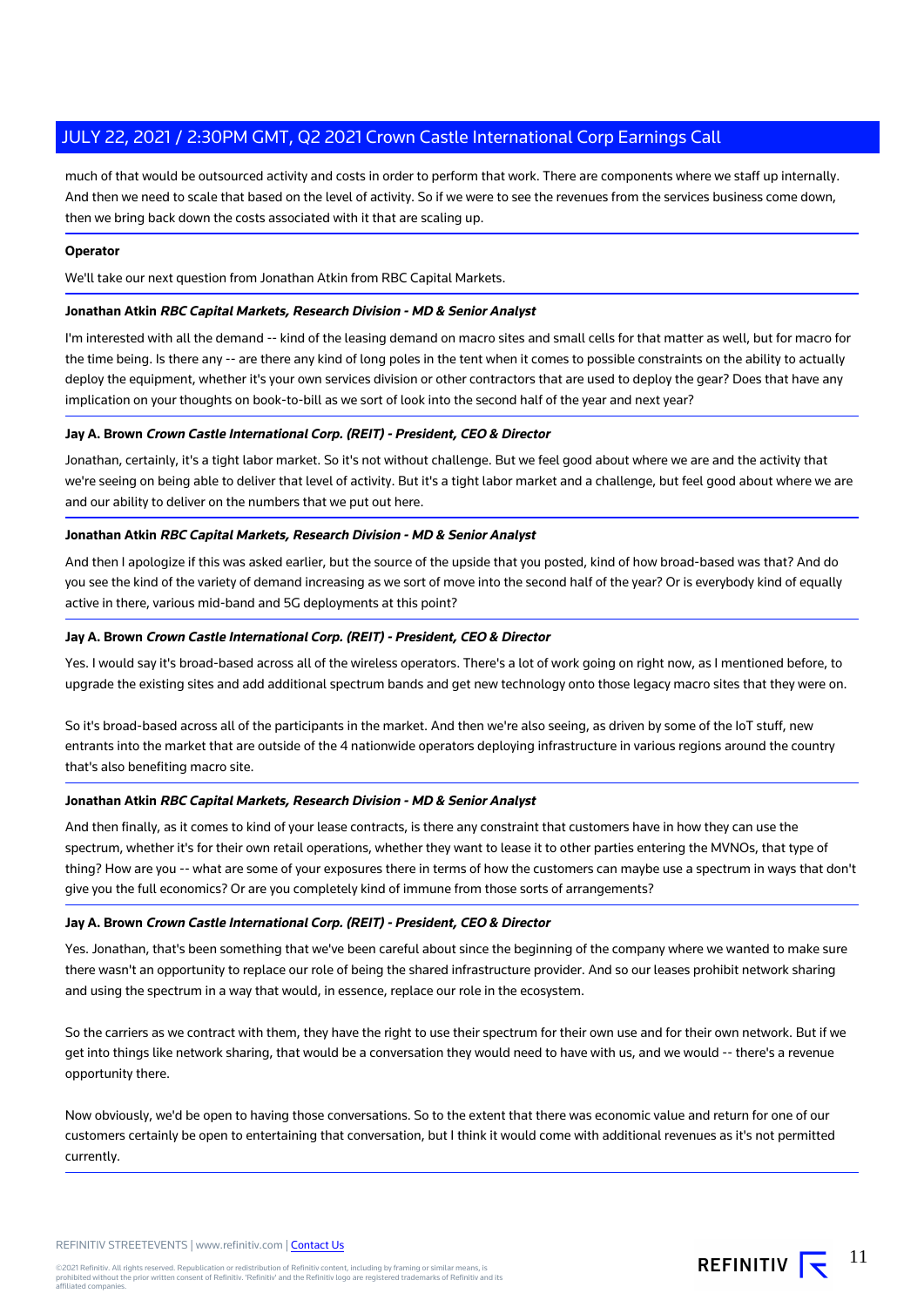#### **Operator**

We'll hear next from Colby Synesael with Cowen and Company.

#### **Michael Elias Cowen and Company, LLC, Research Division - Research Associate**

This is Michael on for Colby. Two questions, if I may. First, in the past 2 quarters, the tower network services gross margins have been over 30% versus around 15% in 2020. Do you expect to sustain those plus 30% tower network services gross profit margins through year-end? And then second, could you give us a sense of your willingness or openness to sell fiber assets in markets in which you don't expect to build small cells?

#### **Daniel K. Schlanger Crown Castle International Corp. (REIT) - Executive VP & CFO**

Sure. This is Dan. I'll take that first question on service gross margin. We would anticipate that, that would continue through the end of the year. The increase in the service gross margin has a lot to do with the mix between which services we're providing. So we have a higher gross margin associated with what we would call preconstruction services around site acquisitions and permitting and getting the site prepared to accept any additional antennas on the tower. And then we have a little bit of a lower gross margin associated with the business of actually what we would call installation of putting the antennas on the tower. And right now, given where we are in the cycle and how we -- all the activity we see, there's a lot of that preconstruction services coming through, which is what's driving that incremental -- the higher service gross margin. And we would anticipate that continuing through the end of the year.

#### **Jay A. Brown Crown Castle International Corp. (REIT) - President, CEO & Director**

Michael, on your second question, it's a pretty theoretical question given the way that we've analyzed and invested in fiber. We've really focused on the markets that we think have the greatest opportunity for additional small cells long term and the wireless demand that was going to be there. So I guess in the theoretical, if one of those markets were to turn out not to have a need for small cells, I guess we would consider that. But when I look at the portfolio and where we've invested the capital, I think the likelihood of that is probably pretty low.

#### **Operator**

We'll hear next from Rick Prentiss with Raymond James.

## **Richard Hamilton Prentiss Raymond James & Associates, Inc., Research Division - Head of Telecommunication Services Equity Research & Research Analyst**

A couple of questions. Makes sense, obviously, with the small cell pushout, the gross discretionary CapEx comes down. What about what your expectations are for prepaid rent received? I think you might have been originally thinking this year maybe \$550 million. Should we be thinking that's maybe more like in the \$300 million range as far as what you're going to receive?

#### **Daniel K. Schlanger Crown Castle International Corp. (REIT) - Executive VP & CFO**

Yes. So going from growth to net CapEx is probably the easiest way to do that. We're about -- we think that now we're going to be in the neighborhood of \$1.3 billion of growth where we were at about \$1.5 billion in our prior expectations. Right now, we think we'll be around \$900 million of net versus in the \$1 billion range. And so the prepaid rent received comes down a little bit but just exactly what you're talking about in line with what we see as the activity levels and where we are in the terms of building out those assets and getting the money back from our customers. So yes, it's coming down a bit.

## **Richard Hamilton Prentiss Raymond James & Associates, Inc., Research Division - Head of Telecommunication Services Equity Research & Research Analyst**

Okay. And then the noncash amortization of prepaid rent, that takes a little bit longer probably to change that needle or are we still thinking maybe up year-over-year from 2020 to '21, maybe in the \$550 million range? Is that a fair level?

#### **Daniel K. Schlanger Crown Castle International Corp. (REIT) - Executive VP & CFO**

Yes. We think that -- yes, that's all very fair what you just said. And so we think the growth in our prepaid amortization is going to be about \$40 million in total going from '20 to '21.

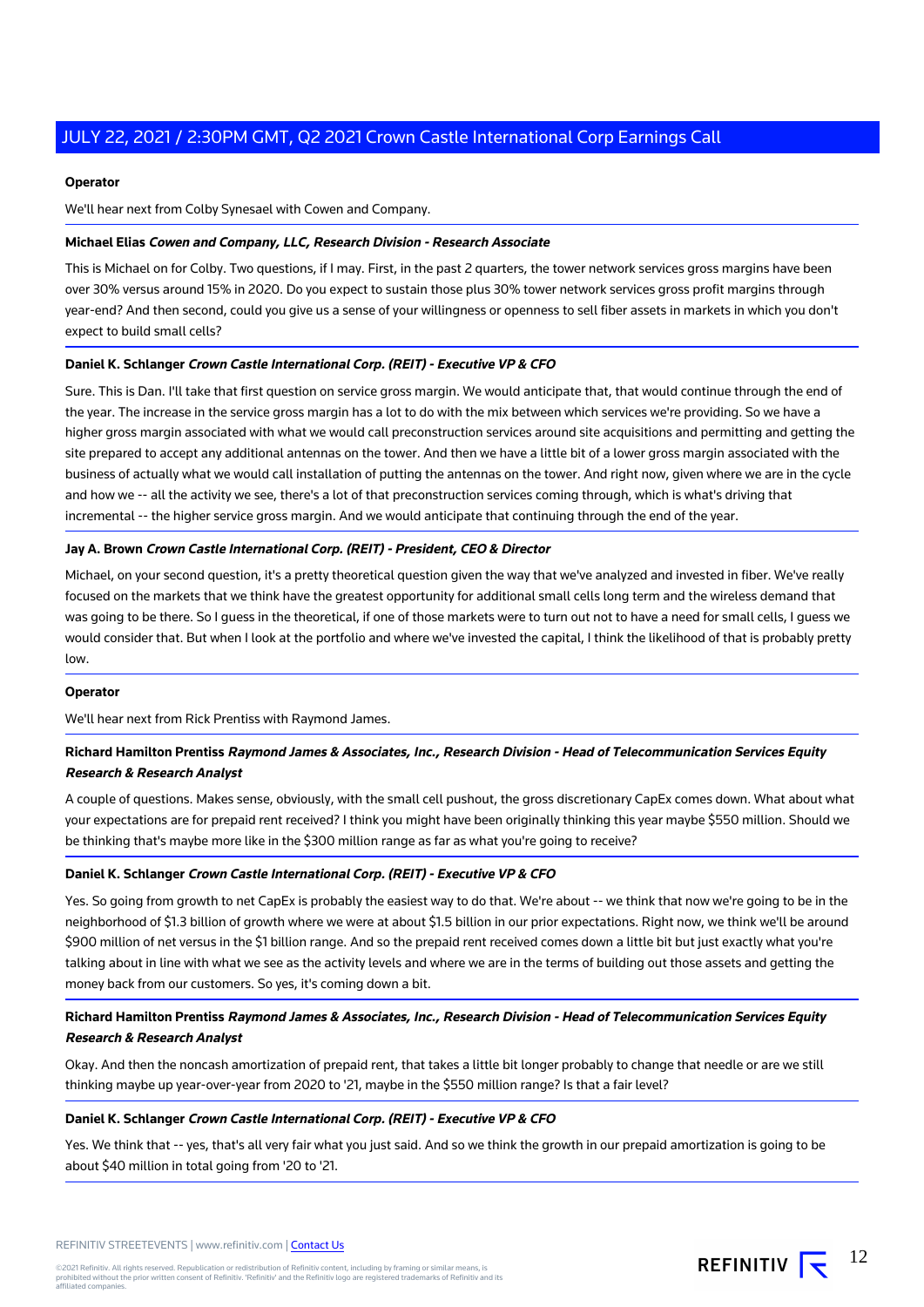## **Richard Hamilton Prentiss Raymond James & Associates, Inc., Research Division - Head of Telecommunication Services Equity Research & Research Analyst**

Makes sense. Sorry for all this accounting changes. There's a lot of moving pieces here. The change in the straight line, Michael, called it out a little bit. As you enter new leases with a company like DISH who's just now starting to deploy stuff, should we expect some future significant increases to straight-line adjustments as we look at the rest of '21 and especially then in '22?

#### **Daniel K. Schlanger Crown Castle International Corp. (REIT) - Executive VP & CFO**

Yes. I'll speak more generically than just with DISH. It's as we sign new leases, we will have additional straight line as we recognize the escalators over those leases on a ratable basis as opposed to as they actually come in to escalate. So we kind of straight line everything as opposed to put those escalators in place over time. And that causes that straight line revenue to come in. And it is associated with leases.

And as we discussed in the DISH specific -- in the DISH contract specifically, in order to get to that treatment, we need to have a lease, which means we actually need to go put equipment on to a site. So the timing of that will be more associated with DISH going on to sites as opposed to when we would sign a lease specifically. So we got to -- or sign an application or get an application, sorry, is when we actually get it on air and starting billing is when that straight line will come in. So you will see increases of that as we see more from DISH.

And -- but I won't speak specifically to when we expect the DISH work to come. We have said that there's a pretty limited amount of that DISH work in our 2021 guidance. That's been true since we gave guidance last October. We still see a limited amount of it in 2021, and we'll speak more to 2022 activity in October.

## **Richard Hamilton Prentiss Raymond James & Associates, Inc., Research Division - Head of Telecommunication Services Equity Research & Research Analyst**

Okay. And last one for me is augmentation CapEx for towers has been kind of coming down, but you've talked a couple of times about carriers going back to their existing locations first, putting more antennas and radios out there. Should we expect an acceleration of augmentation spending at the towers as we look into the future versus what we've seen, say, the last 3 quarters?

#### **Daniel K. Schlanger Crown Castle International Corp. (REIT) - Executive VP & CFO**

Yes, not necessarily. That's based on what -- how much we have to modify the towers in order to accept the additional weight and wind loading of additional equipment. And what we've seen is just we have more based on the towers that don't require modification that has driven that number down. So yet another reason the tower business is one of the best businesses ever is we get to add all of those revenues without having to add capital to make it happen. And that's just a function of the business itself and the towers that we own.

## **Richard Hamilton Prentiss Raymond James & Associates, Inc., Research Division - Head of Telecommunication Services Equity Research & Research Analyst**

Best business ever. I guess that also -- putting out mid-band spectrum, also probably smaller antenna size helps with that item?

#### **Daniel K. Schlanger Crown Castle International Corp. (REIT) - Executive VP & CFO**

I wouldn't go specifically to which antenna band we had talked through. I would just say that -- like I said, there's additional capacity that we have on our towers, and we're utilizing that capacity and not having to spend money in order to add additional equipment.

#### **Operator**

We'll hear next from Jeff Kvaal with Wolfe Research.

#### **Jeffrey Thomas Kvaal Wolfe Research, LLC - Research Analyst**

Yes. I guess my first question is, I understand that you don't want to tell us too much about 2022, which makes a lot of sense, and we'll hear from that in a bit. I am wondering, though, if you can perhaps give us a flavor of how long we should expect this elevated activity to last, when it might translate into revenues and then how long those revenues might persist for you -- that elevated level of new leases should persist. Maybe that comparing to prior cycles would be a vehicle for doing that.

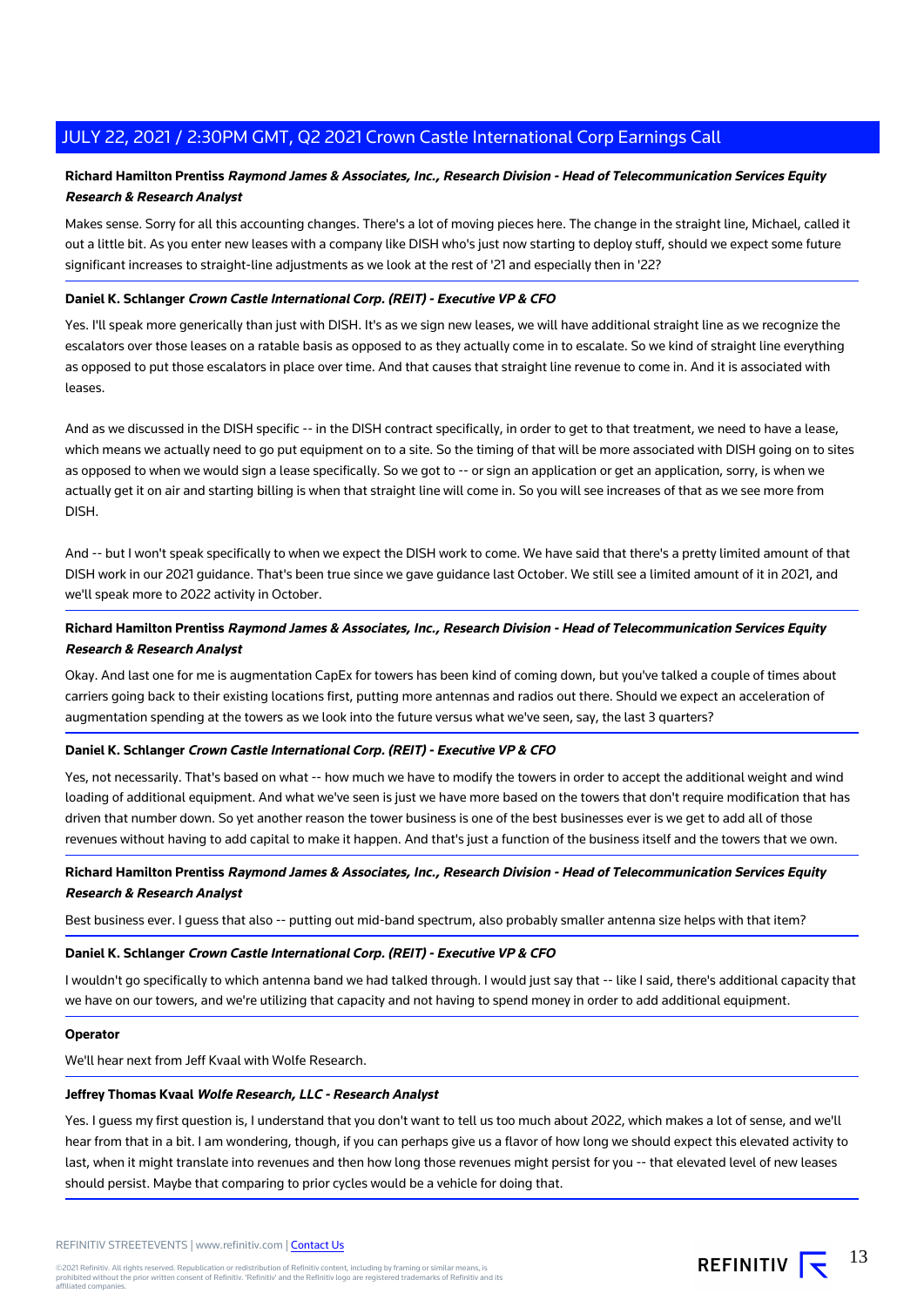## **Jay A. Brown Crown Castle International Corp. (REIT) - President, CEO & Director**

Yes. Jeff, I think -- I'm going to be careful because I don't want to get too far into really giving specific guidance around 2022. But as the tone and the activity would suggest that this elevated level of activity that we're seeing currently is going to continue into 2022. We have not spoken about what we think it will continue -- whether or not it will continue beyond 2022.

I think big picture, if you look at the last decade, 2 decades of activity is there's a baseline level of activity that we have seen consistently in and out of cycles of deployment of new technologies that, in many ways, it's almost like maintenance CapEx that the carriers continually invest in their assets and that drives our top line revenue growth number from new organic leasing activity. And that has happened at the beginning of cycles, middle and towards the end of technology cycles. And I think that will continue. It underlines our long-term forecast of believing that we can grow the dividend 7% to 8% per year on a compounded annual basis for a long period of time.

And everything we see in the environment today, as 5G is getting deployed suggests that, that long-term view is intact, and we feel really good about it. So how long it will last? We'll just have to wait and see as we get into 2022, we'll start to give you a view for '23 at that point. But elevated levels, certainly this year and next year compared to what we've seen over the last 3 to 5 years.

#### **Jeffrey Thomas Kvaal Wolfe Research, LLC - Research Analyst**

Okay. That makes sense. And I guess now I won't ask when small cells might inflect as a result. So maybe instead, could I ask you, do you think the elevated levels are correlated kind of more with the transition to a new generation of technology or more towards the addition of incremental factor in which may or may not align with technology migration?

### **Jay A. Brown Crown Castle International Corp. (REIT) - President, CEO & Director**

Historically, it's been a combination of both. The best times to be in the infrastructure business over our history have been time when the carriers had a combination of new spectrum that they had gained either through acquisitions or through auctions at the FCC, new technology changes and enough cash flow or cash on hand on the balance sheet to be able to deploy that. And we're sitting at a period of time where those factors -- all 3 of those factors are true. They have fallow spectrum that needs to be deployed. They're engaging in new technologies that are going to lower their overall costs and bring more products to us as consumers. And at the same time, they have sufficient cash flows to pay for those deployments. So that's the -- those are the best of days to be in the infrastructure business. And we have multiple well-capitalized carriers who are in exactly that position with spectrum, technology and an ability to deploy it.

And I think that points to why we've seen these elevated levels. You paused on your second question, and I would just circle back. I think it's a fair question to ask around what is the timing of activity in the business. And one of the things that has held true for me, a truism about this industry is that you just can't predict with a lot of precision exactly when activity on a particular asset is going to see that lease-up activity. We often colloquially talk about the fact that a tower adds about 1 tenant every 10 years. Well, in reality, that means that, that 1 theoretical tower adds a tenant in a year, and the other 9 years, it doesn't add a tenant. And so looking at any short period of time can really mask what happens over a long period of time. The assets that we own, whether it's fiber or towers are located in places that we believe there's going to be a lot of need for the upgrade, both for densification and for coverage reasons. And these new technologies are driving the demand on those assets.

And if we look out -- rather than looking at kind of a shorter period of time of a 1- or a 2-year period of time and look out over 10 years or 20 years, ultimately, that's how we achieve our returns. It's stacking years upon years of good growth, consistent growth in that 7% to 8% that drive towards a larger overall total return and yield across all of the assets.

And the portfolio nature of the assets means that in certain markets, we'll see activity, in certain assets, we'll see activity in a given year. And the next year, the activity and the capital will flow towards different markets and different assets. And over a long period of time, the whole portfolio gets the uplift that we see that -- I pointed to there, I think it was on Slide 4, around the uplift in towers over a long period of time. That's the portfolio effect. But if you were to graph any 1 tower, it'd be a lot choppier than the smoothness that you see even on Page 4.